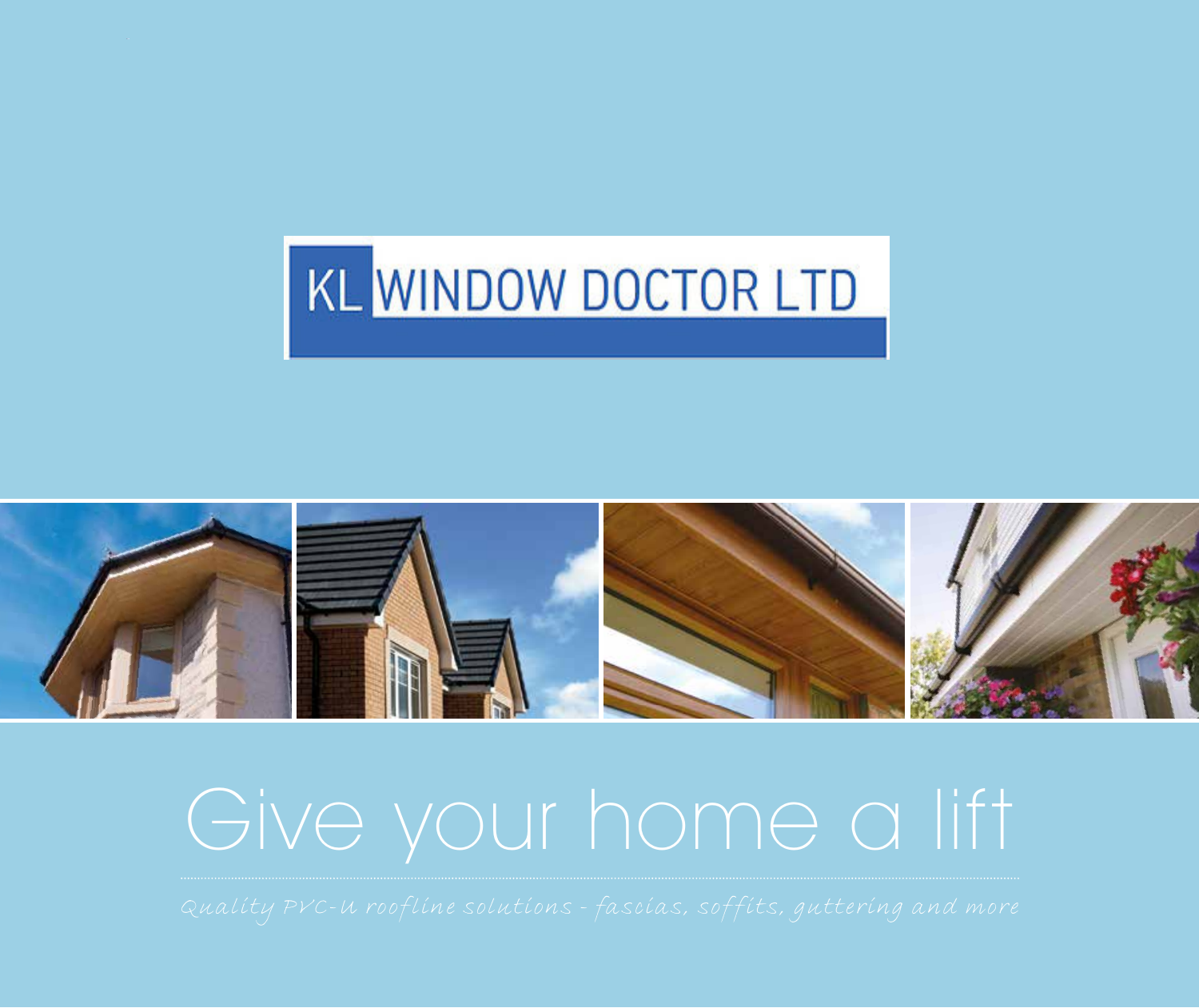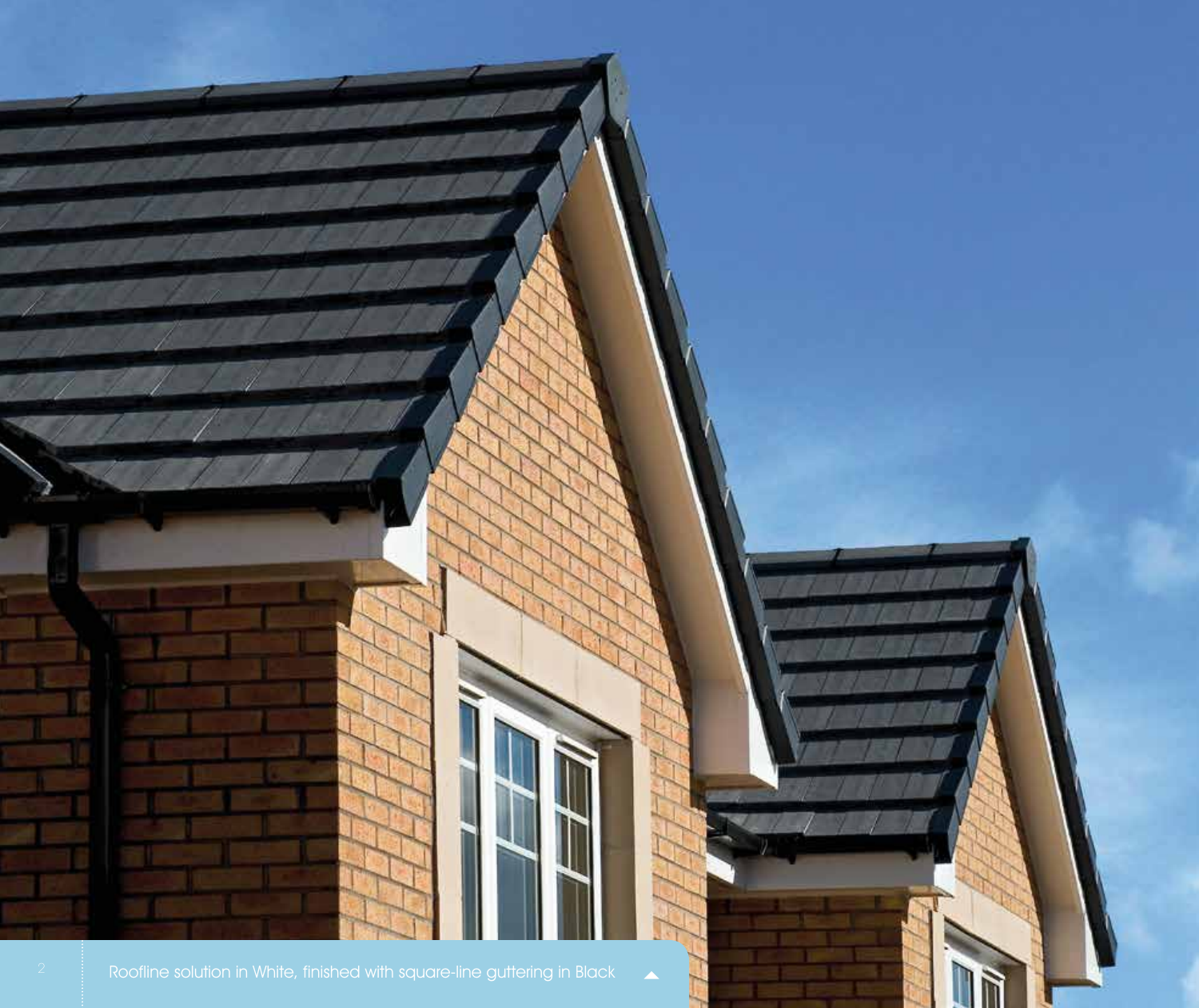# Introducing Roofline





#### Complete PVC-U roofline systems

#### Colour-match and quality guaranteed

#### Local supply for rapid response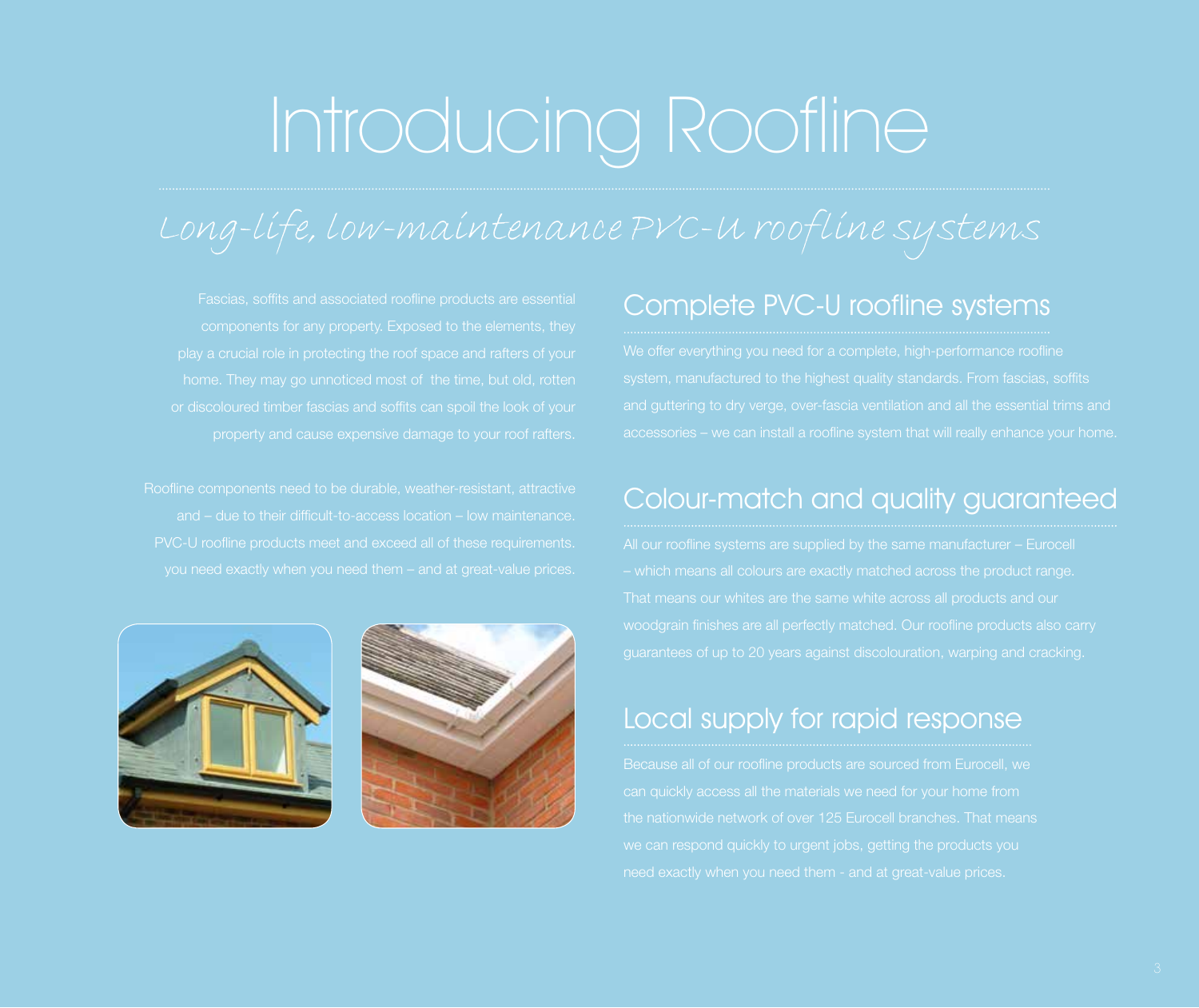# Why choose PVC-U roofline?

*The hassle-free way to preserve your roof and enhance your home*

#### Aesthetic appeal

PVC-U fascias, soffits and roof trims will brighten up your property, giving it a fresh new lease of life. All roofline products are available in a range of colours and woodgrain finishes to suit individual property styles and personal tastes. You can also choose plain flat boards for a simple, contemporary look, or sculpted 'ogee' style options for a more decorative finish.





boards in Golden Oak finish

**A** Decorative Ogee style fascia boards in White finish

#### Low maintenance for life

PVC-U fascias, soffits and other roof trims require very little maintenance an occasional wipe clean with a damp cloth is enough to keep your fascias and soffits looking as good as new, for life. PVC-U products will not rot, crack or warp and will remain a long-term, maintenance-free asset to your property.

#### No painting

PVC-U roofline products require no sanding, painting or treatment – ever. Installation is clean and hassle-free, with no dust or mess. Your fascias and soffits will retain their appearance and performance without the need for any preservative treatments.

#### Long-life performance

White PVC-U roofline products come with a 20-year guarantee against discolouration, warping and cracking. Coloured, laminated boards carry a ▲ Property with standard fascia 
→ Property with standard fascia<br>
boards in Golden Oak finish boards in White finish boards in White finish boards in White finish boards in White finish boards in White finish boards in Wh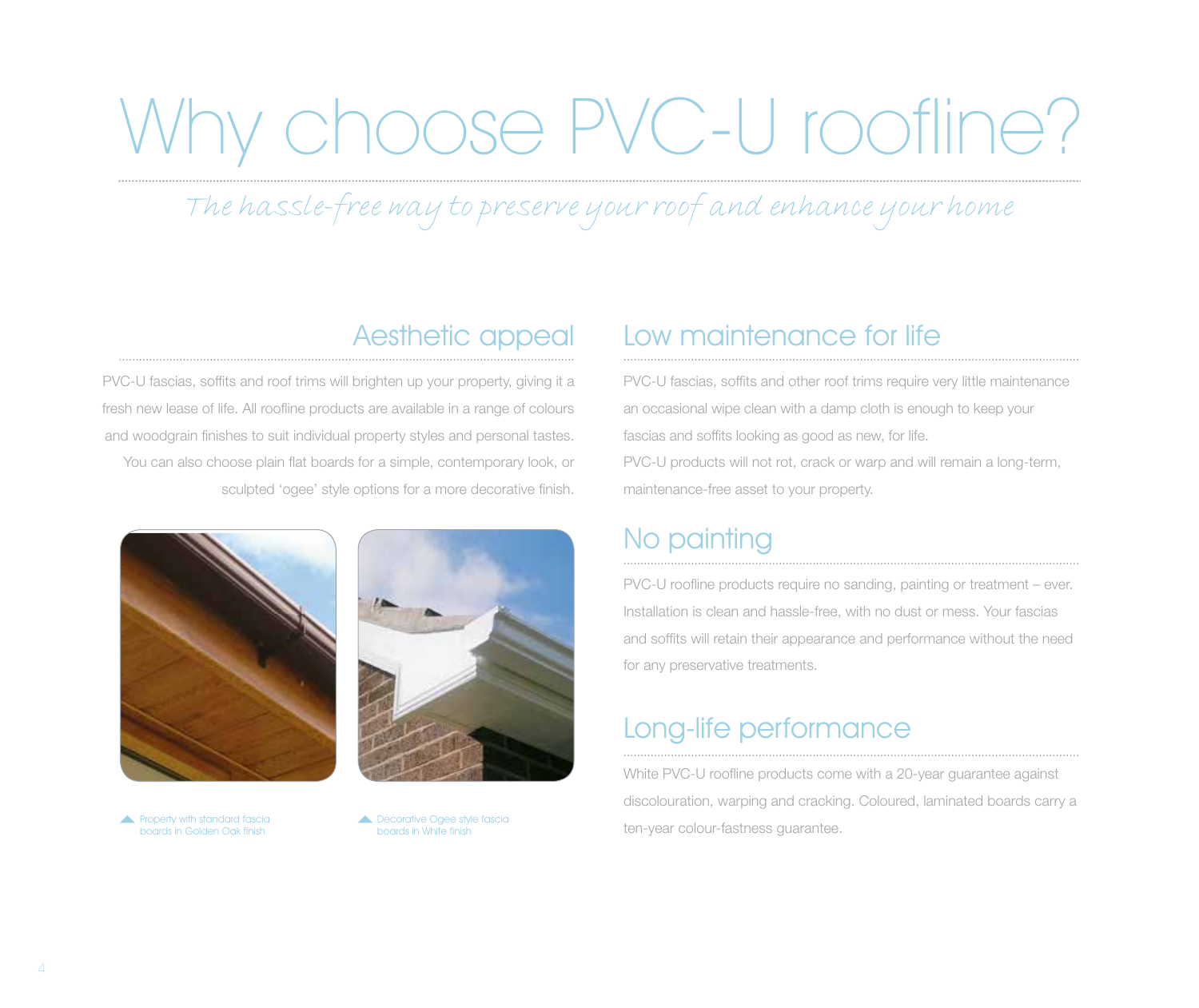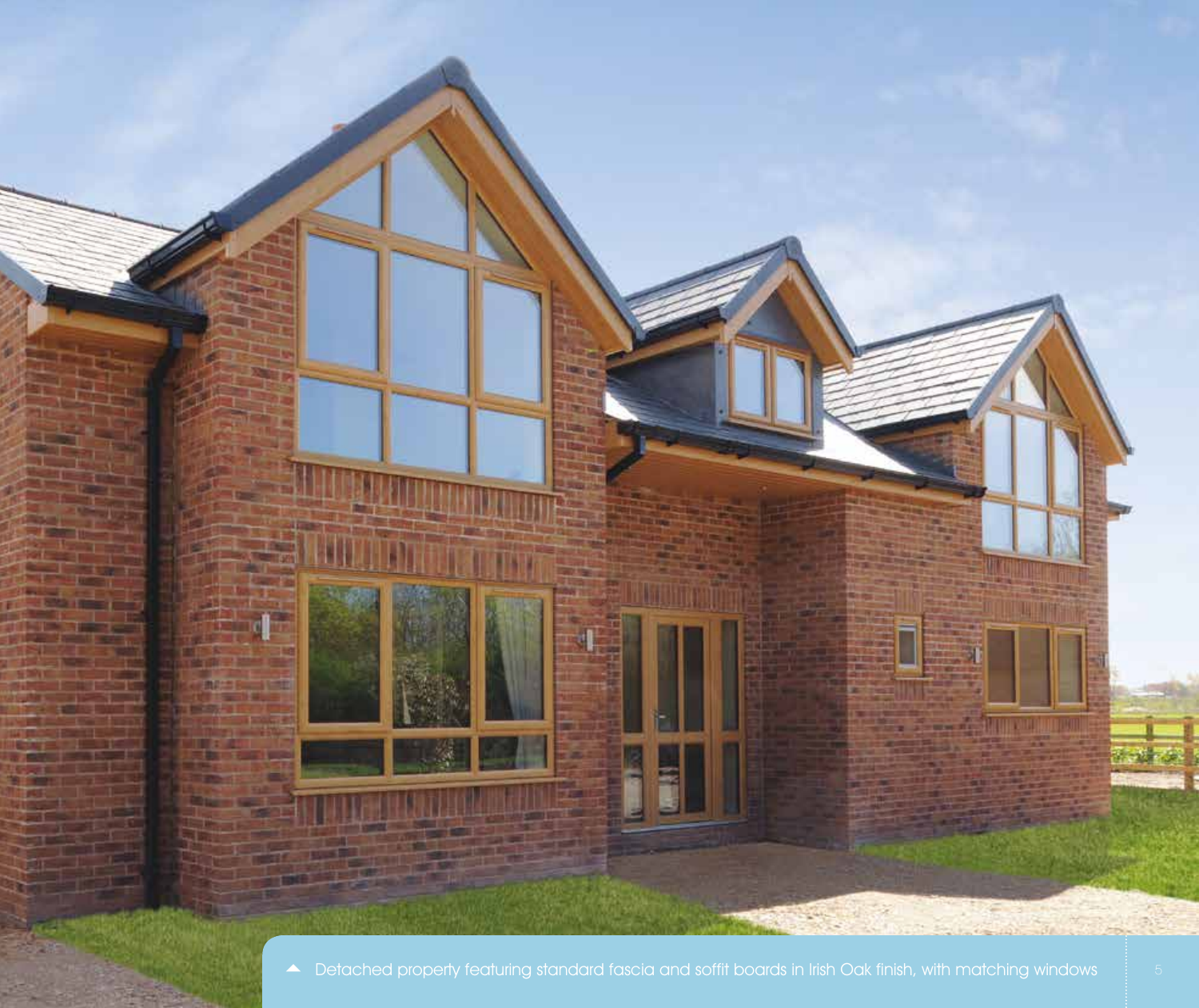## Essential roofline components

**Guttering** 

(White square-line style shown) Browse our other styles and options on page 12

### Fascia boards

(White 18mm thick fascia board shown) Find out about the full range of fascia boards on page 7

## Optional extras

(White disc ventilator for soffits shown) To discover other roofline enhancing products, see page 10

### Soffit boards

(White hollow soffit board shown) For details on the full range of soffit board, see page 8

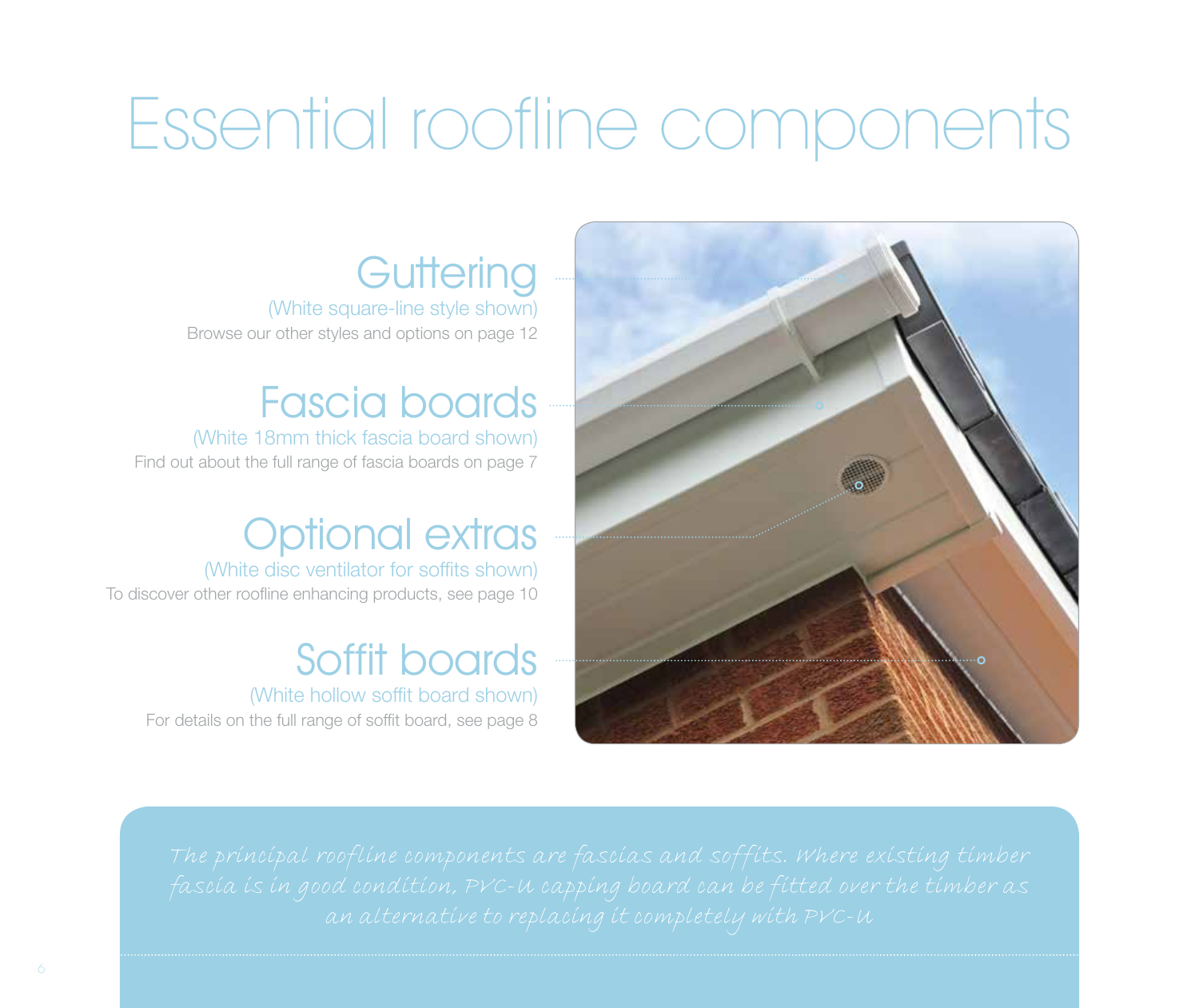# Fascia boards



Standard fascia boards and utility boards in White, featuring decorative finial

#### Ideal for both new homes and replacement projects

Available in a standard flat profile or a distinctive sculpted 'ogee' style, our fascia it is easy to fit and makes a smart improvement to your home.

At 18mm thick, the boards are sturdy enough to be attached directly to rafters, helping to reduce the cost of fascia replacement. They are compatible with all types of soffit, giving you a choice of styles for your roofline.

#### Colours available include:







White Cream Golden Rosewood





Oak





Irish  $\bigcap_{k}$  White Ash

Black Ash Grey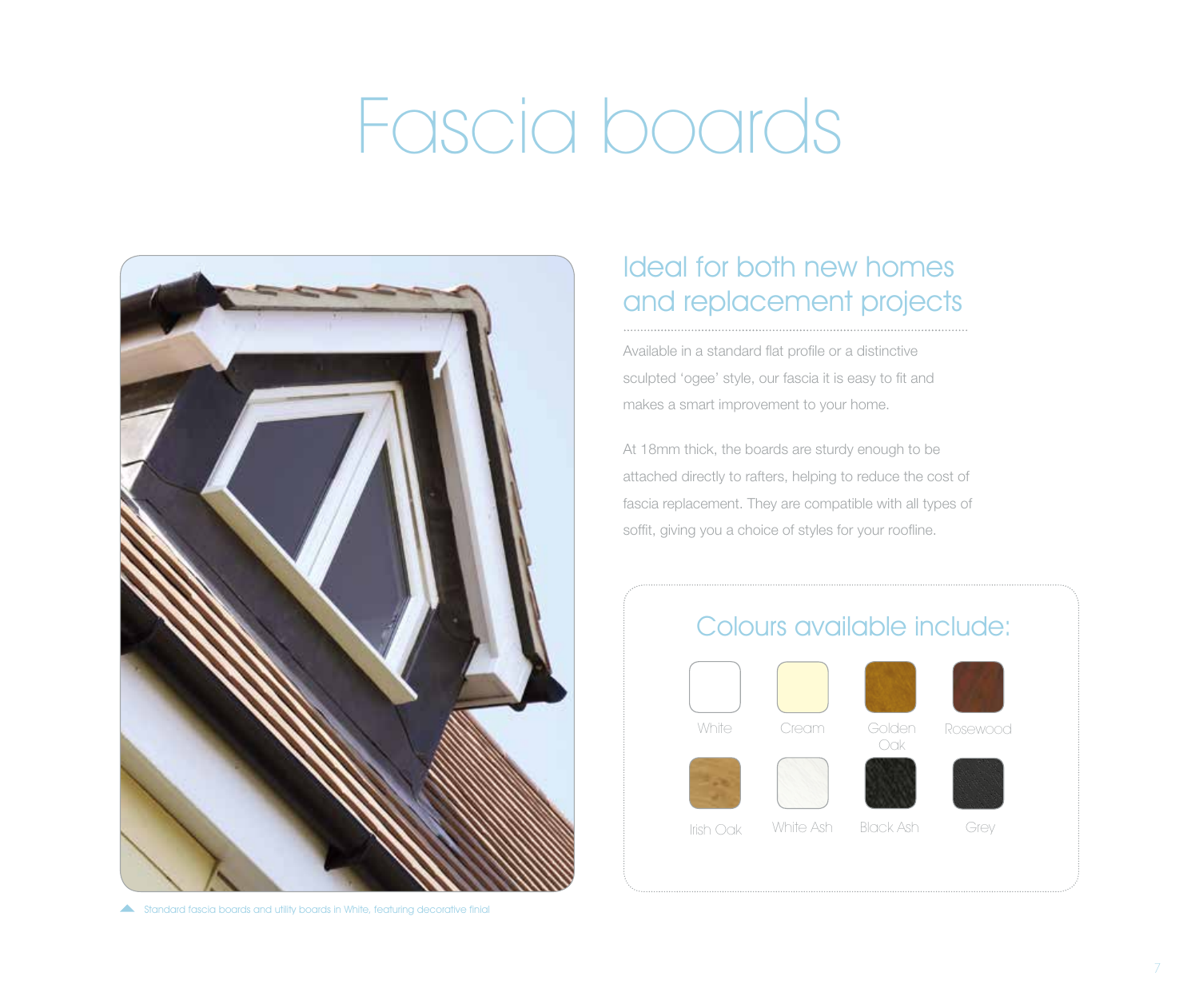# Soffit boards

We offer a complete range of soffit boards which perfectly complement our fascia boards. These high-quality components give your roofline an attractive, clean-edged finish and require minimal maintenance. There are three soffit styles available, which are fully compatible with our fascia systems for an exact colour-match.

#### Eurosoffit board

With built-in ventilation slots to ensure your loft is well ventilated at all times, preventing damp and protecting the rafters from rot.





#### 9mm utility board

Provides a simple, clean look which can be enhanced with separate vents to maintain airflow through your loft space.



### Hollow soffit board

A lightweight, cost-effective soffit solution, which can also be fitted with effective ventilators.



Standard fascia board in White, along with White hollow soffit boards

#### Colours available include:











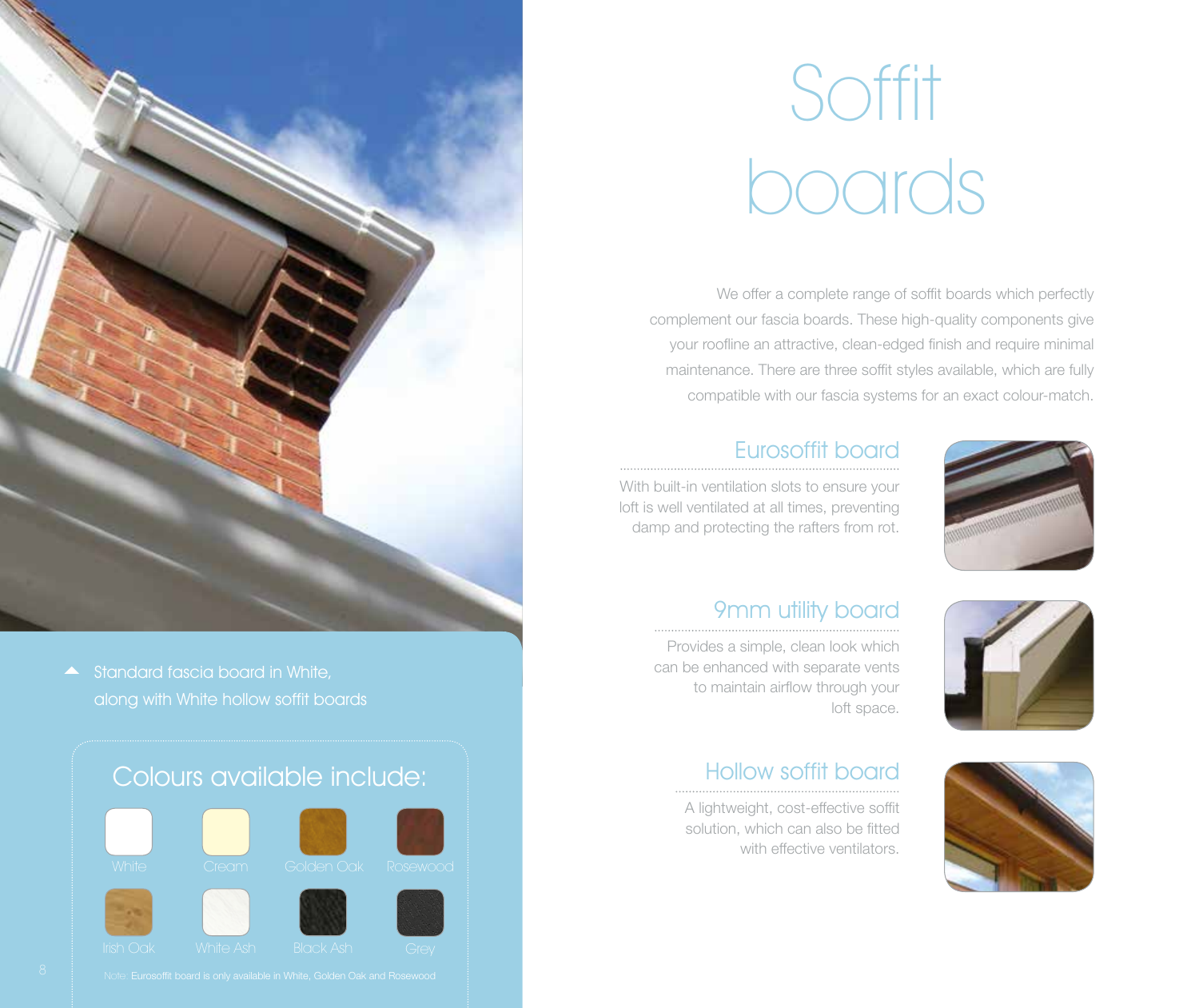# Capping poards



Where your existing timber fascias are in good condition, capping board is a cost-effective way to freshen up your roofline and protect it against the elements. Our 9mm-thick PVC-U capping board is available in a choice of either standard or 'ogee' styles and in a range of colours to suit any home.

The board is simply attached to your existing timber fascias or to a new timber backboard for a first-class, long-lasting installation. Our capping board is compatible with a whole range of soffit styles.



#### Colours available include:













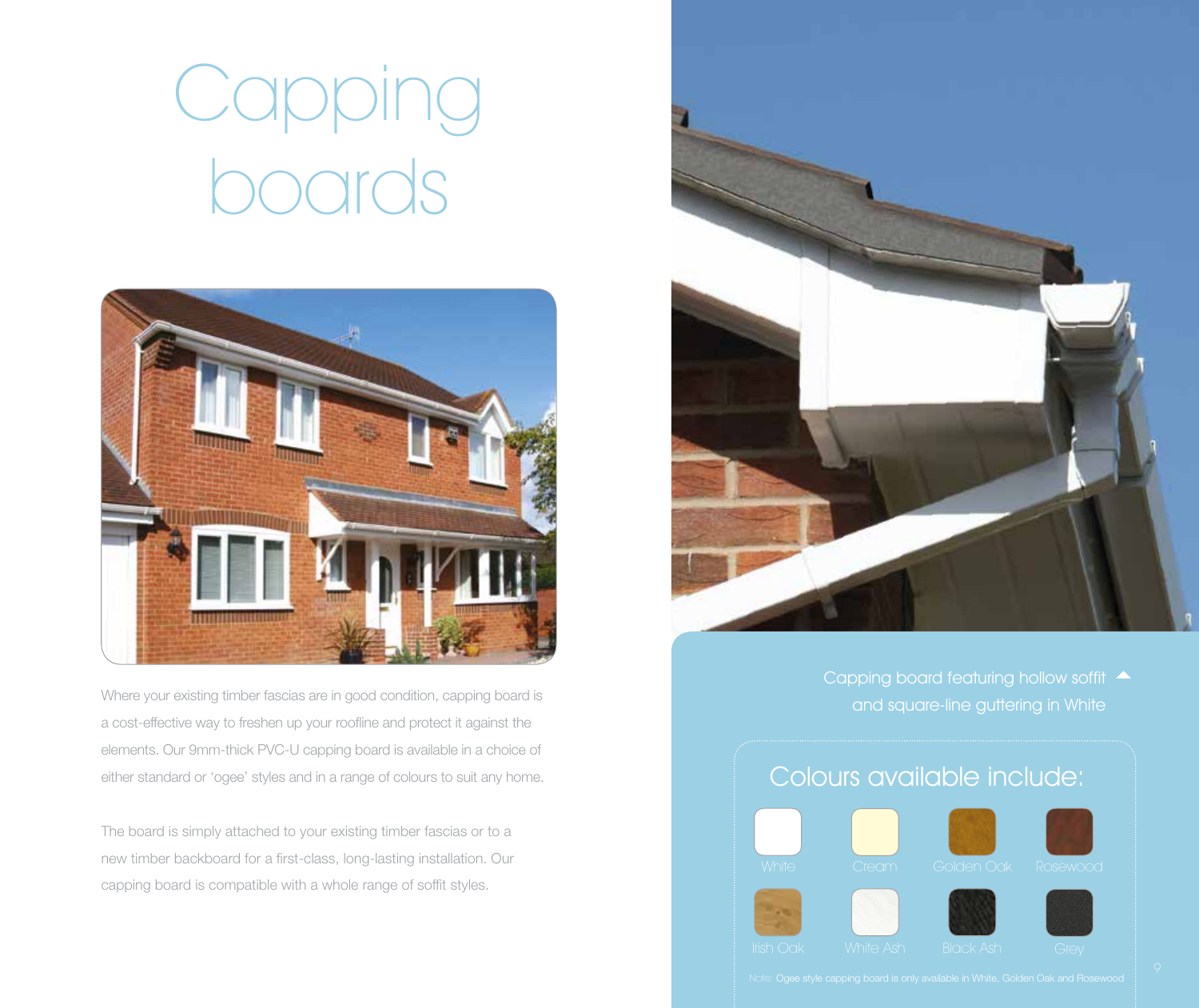## Protect and improve your prope



A roofline sample showing the 3 in 1 accessory used to enhance your roofline solution  $\blacktriangle$  Shiplap cladding in a horizontal formation, in White finish

### Enhanced solutions

Your roofline solution can be further enhanced by various add-ons which help improve ventilation and prevent birds or vermin getting into your roof space. For ventilation, disc ventilators for your soffits offer additional airflow in roof spaces. Alternatively, over-fascia ventilators can be used as an unobtrusive and effective way to ventilate your roof space. Both lightweight and durable, they can help to prevent invasion of the roof space by birds. Another way to prevent roof invasion would be to use an eaves comb filler, which fits between the fascia and the roof tiles.

In addition to these individually available items, there is a 3 in 1 solution (as shown above) which combines: <br> **Over-fascia ventilation** which sits underneath the felt tray,  $\bigcirc$  Eaves comb filler and  $\bigcirc$  In-built felt tray which prevents the roof felt from sagging and stops pools of water from forming.



### External cladding

PVC-U cladding can enhance and refresh the appearance of your home. It provides an attractive, low-maintenance and weather-resistant solution for replacing rotten timber cladding, concealing problem areas of brickwork or adding an interesting new feature to your property.

Available in Shiplap or Open-V styles, PVC-U cladding is designed for easy installation with a simple clip-together fitting system. The range of colours and realistic woodgrain finishes available means you can create a truly unique appearance, whether you want a rustic timber-effect or a crisp contemporary white finish.

### Colours available include:







White Golden Oak Rosewood Black Ash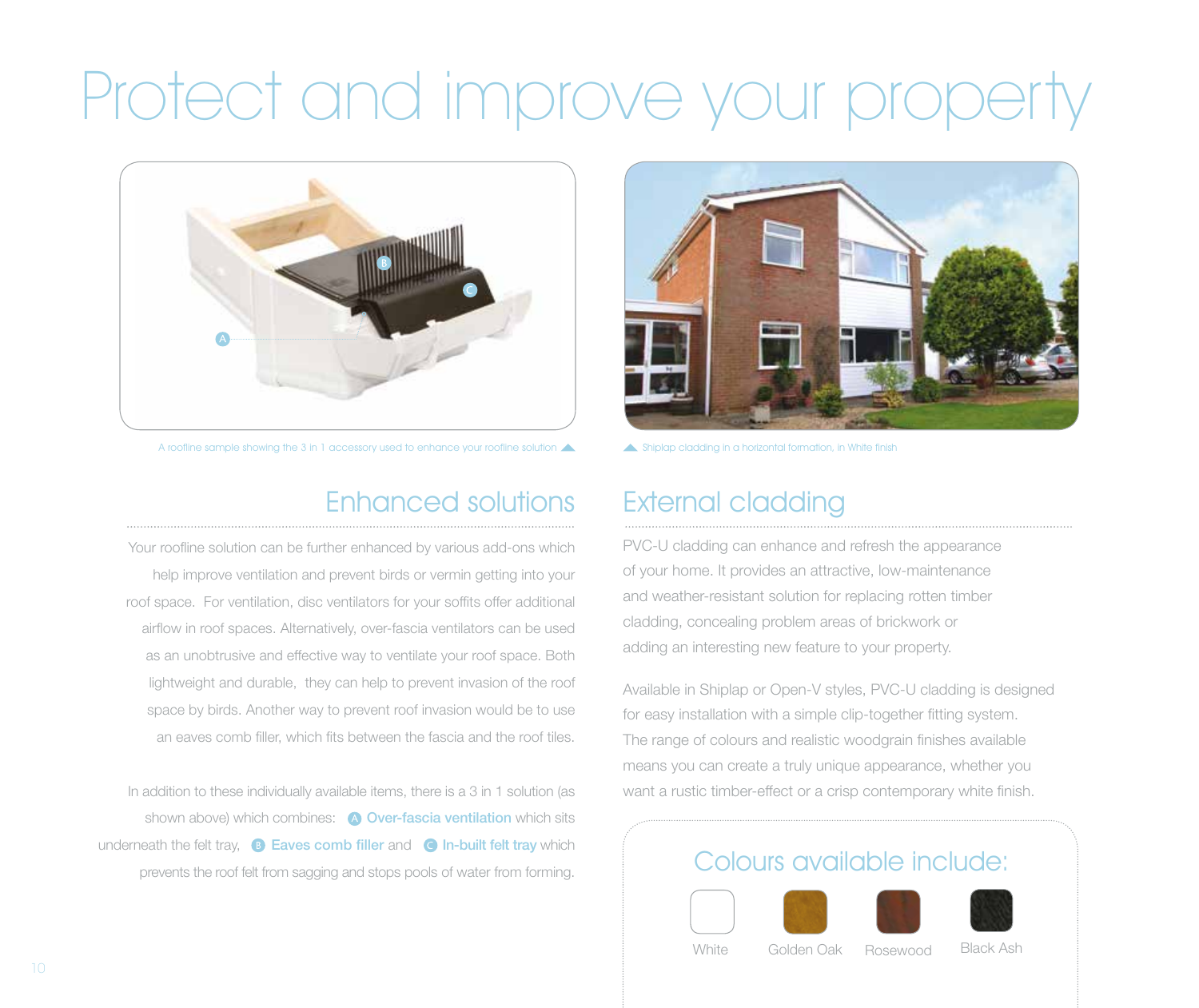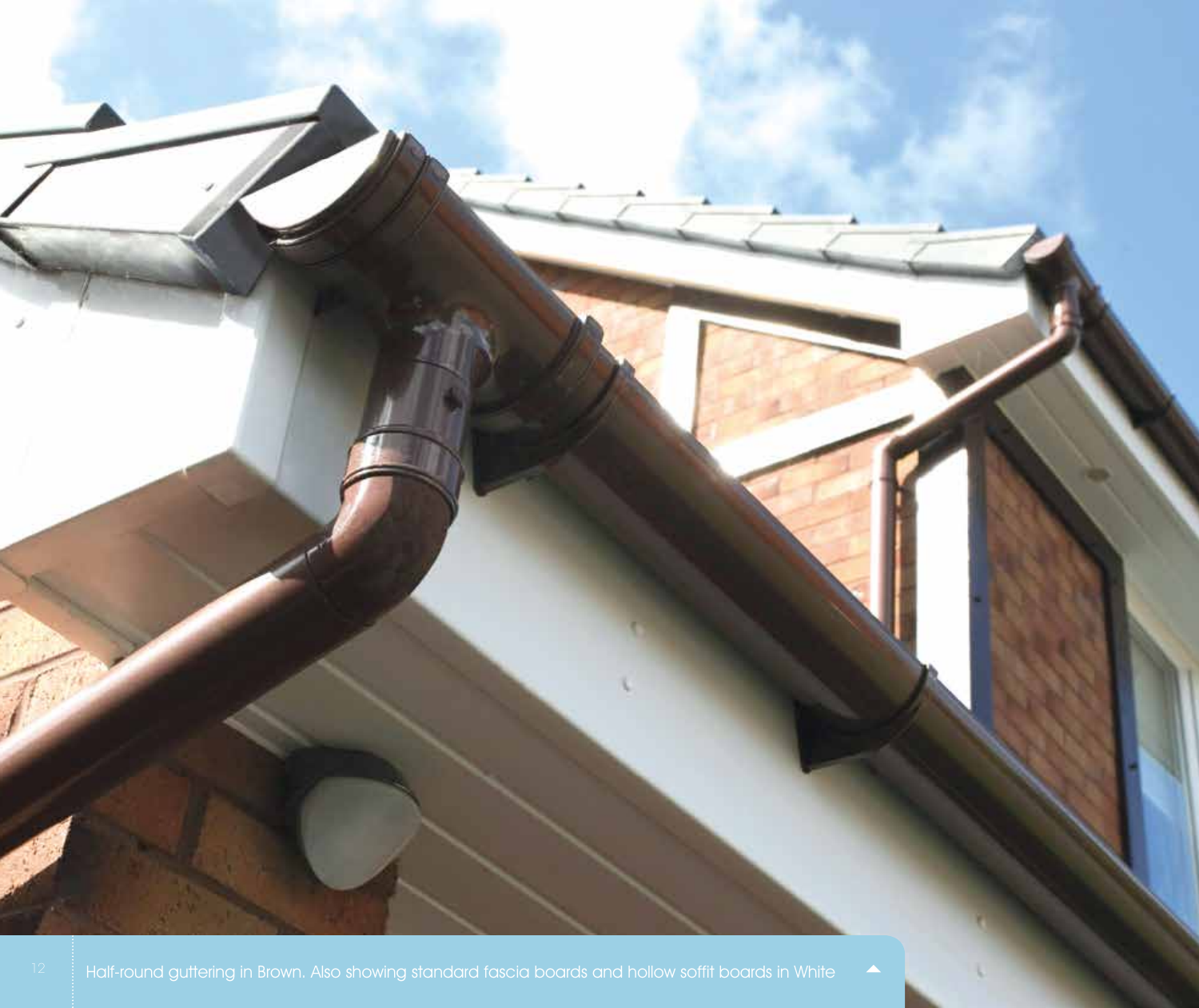# Guttering

### *Effective, attractive, durable rainwater systems*



Guttering not only ensures efficient drainage of your roof, but can also improve the appearance of your home. Our complete range of PVC-U guttering and associated components is suitable for all types of domestic and commercial property. Manufactured from high-impact, high-gloss PVC-U for a durable, weather-proof finish, it is quick to install and comes with a tenyear guarantee for durability and colour-fastness\*.

All styles of guttering come with a full range of matching accessories and fitting systems and offer an exact colour match with our roofline products. Cream-coloured guttering is available exclusively from Eurocell in the Universal Plus style, while ogee styling gives you the option of a more decorative, sculpted finish.



Universal Plus guttering shown in Brown Square-line guttering shown in White Square-line guttering shown in White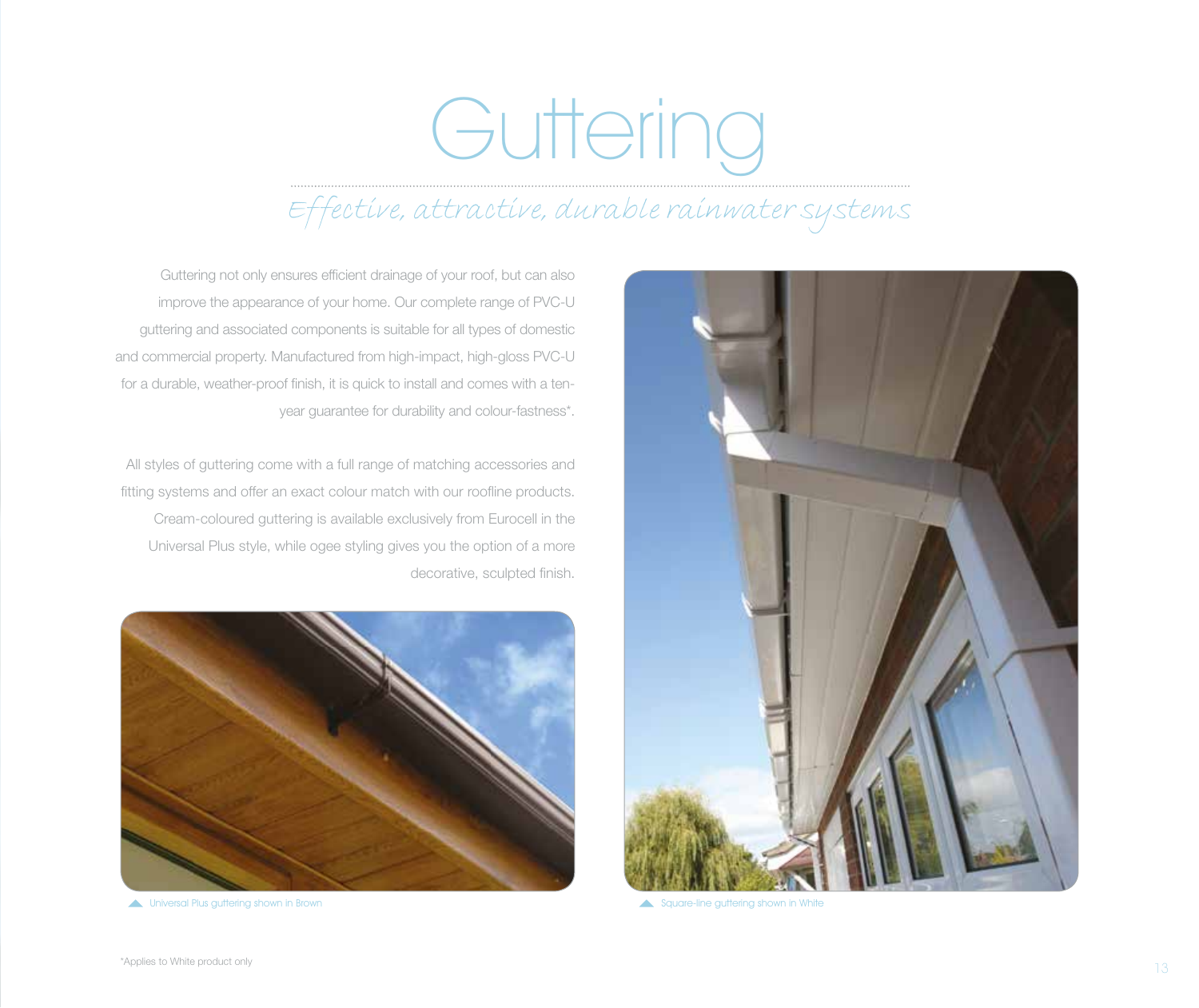### Half-round guttering Square-line guttering



### 114mm x 51mm 114mm x 59mm

The classic, widely used half-round guttering style is ideal for residential buildings of all types. It is available in 4m lengths.



Our stylish, contemporary square-line guttering is suitable for all residential buildings. The guttering is available in 4m lengths. Top-hung fascia brackets are available to give a smoother look to your roofline.





#### 14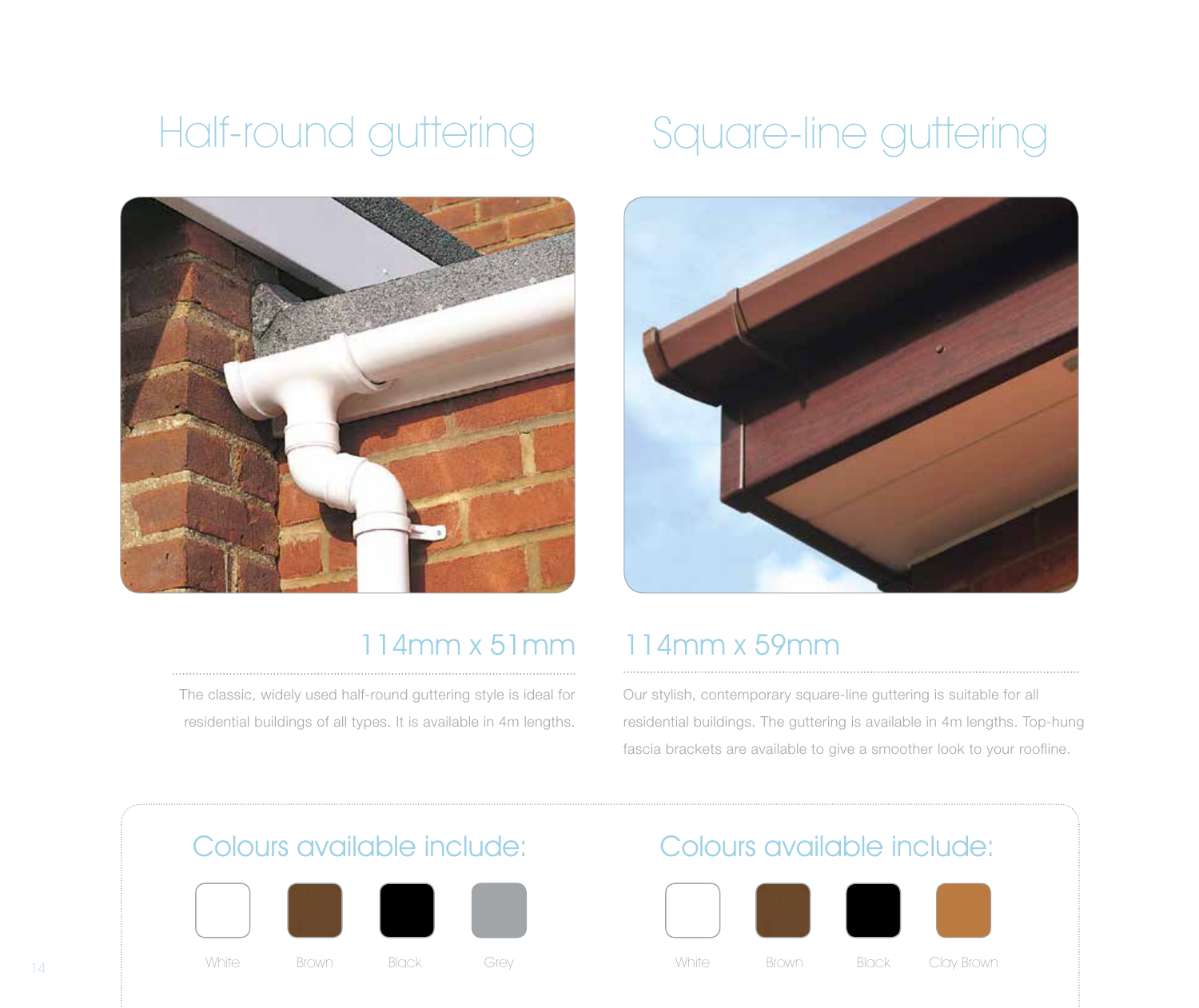### Universal Plus Universal XL





Universal guttering is a robust, high-capacity guttering system designed for use on larger residential and commercial buildings. It is available in 4m lengths and in two styles to suit different types of building:

Designed for use on large residential buildings, smaller commercial premises and conservatory roofs. The thick PVC-U extrusion makes it durable and sturdy.

### 128mm x 88mm 114mm x 71.5mm

A rainwater system for properties with a large roof area, such as commercial buildings and rows of terraced housing. The deep elliptical shape is designed to handle high rainwater volumes, and means that fewer downpipes are required.

### Colours available include: Colours available include:





<sup>15</sup> White Brown Black Clay Brown White Brown Black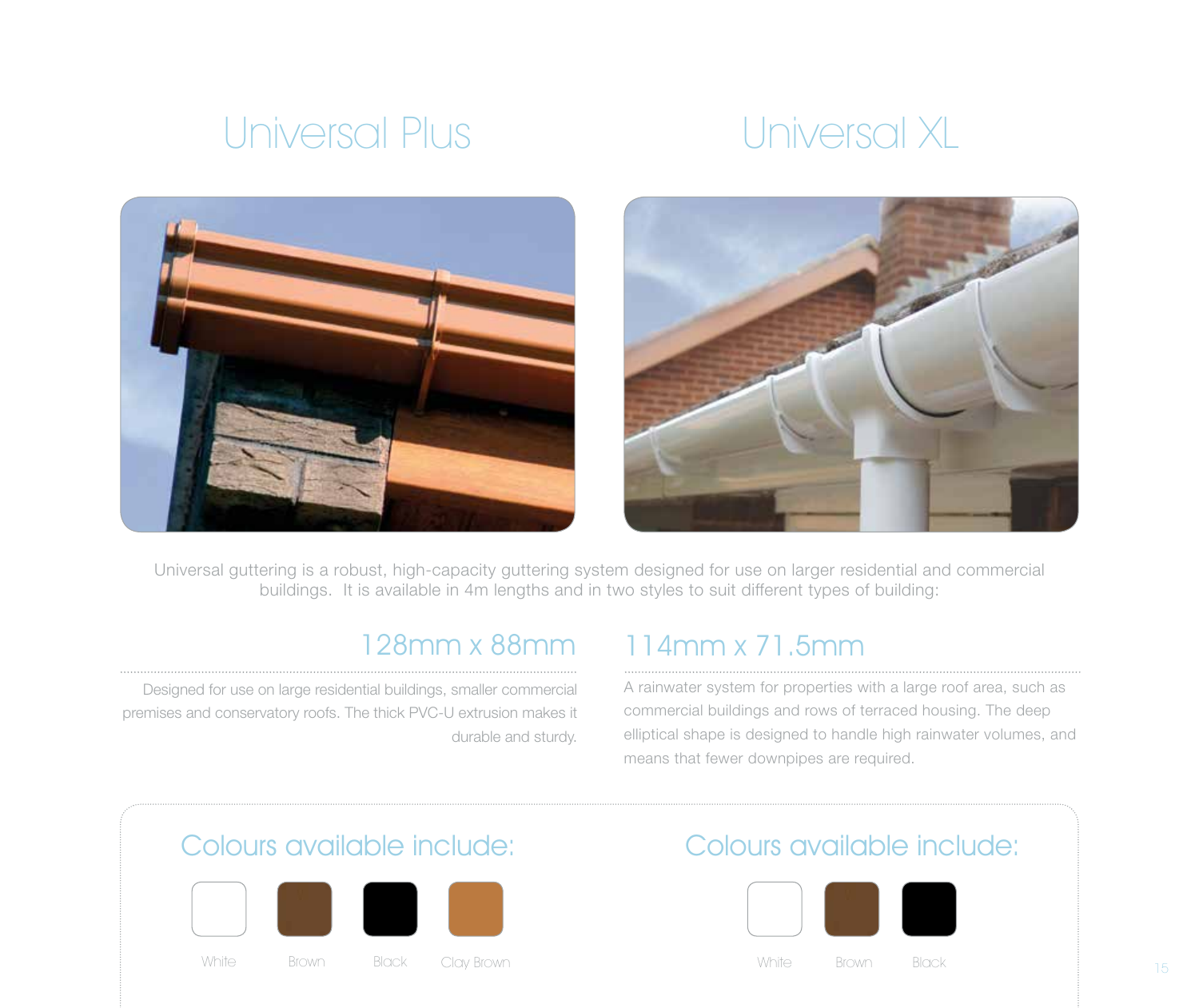ą.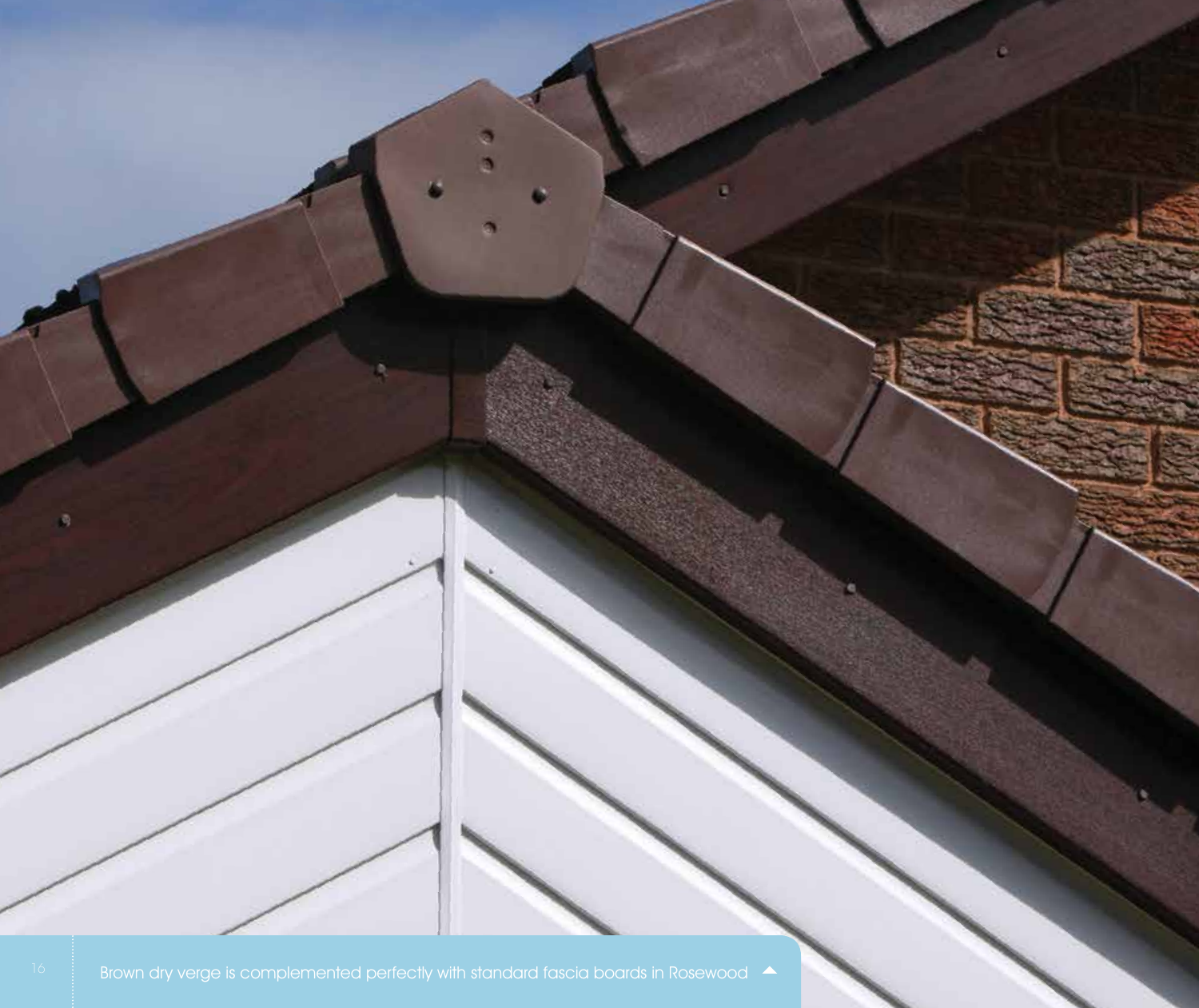## Dry verge *Smarten up and secure your roof edges*

allow infestation of the roof space, dry verge is the perfect finishing touch to any roof. It is weatherproof, requires no maintenance and is the ideal way to tidy up your roof and cover any unsightly gaps. Dry verge is a mortar-free solution that can easily be fitted to existing roofs, with no need for wet trades. The clip-together system provides a secure fitting that avoids the problem of wind uplift. Our PVC-U dry verge is

compatible with most concrete or clay interlocking tiles and comes in five colours to complement your home:

Designed to neaten up the edges of tiled roofs and block any gaps that could



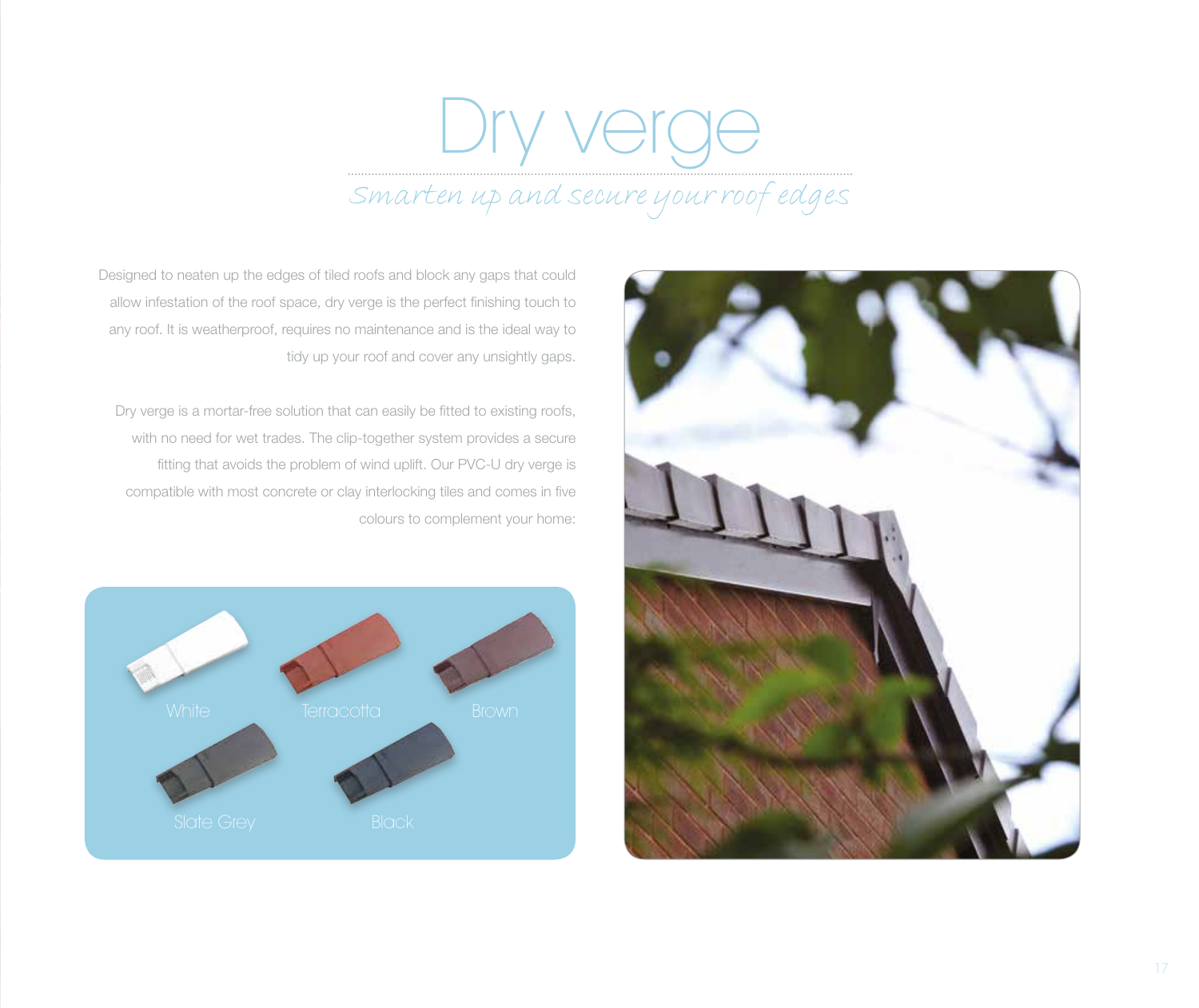## oduct Guarante

*Our roofline products are supplied with up to a 20-year guarantee against discolouration, warping and cracking*



All Eurocell roofline profiles in white carry a 20-year colour-fastness guarantee.\*

 $\overline{\mathsf{n}}$ 

RAN

**AST WARDS** 

COLOUR MATCH

All Eurocell laminated boards carry a 10-year colour-fastness guarantee.\*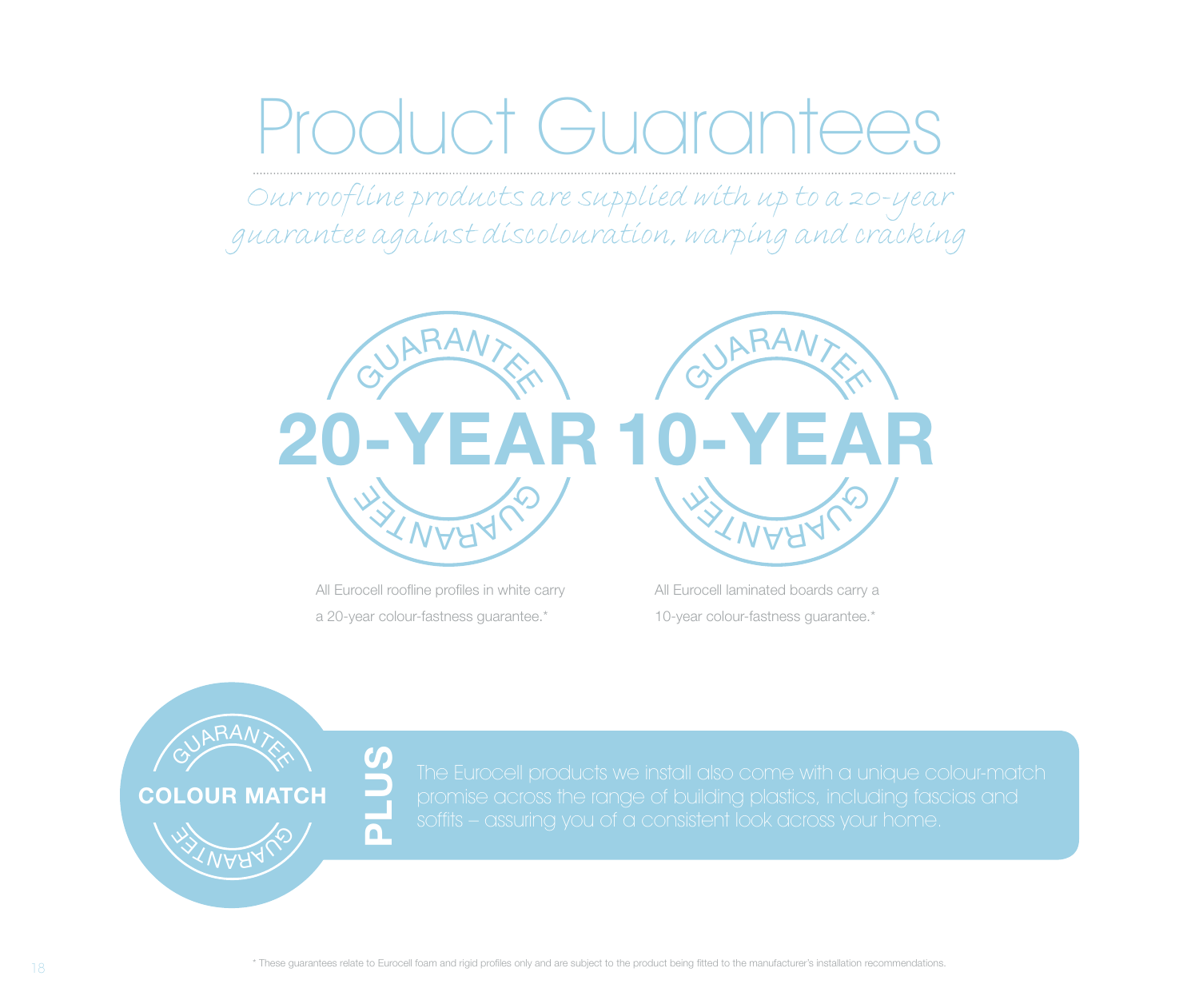